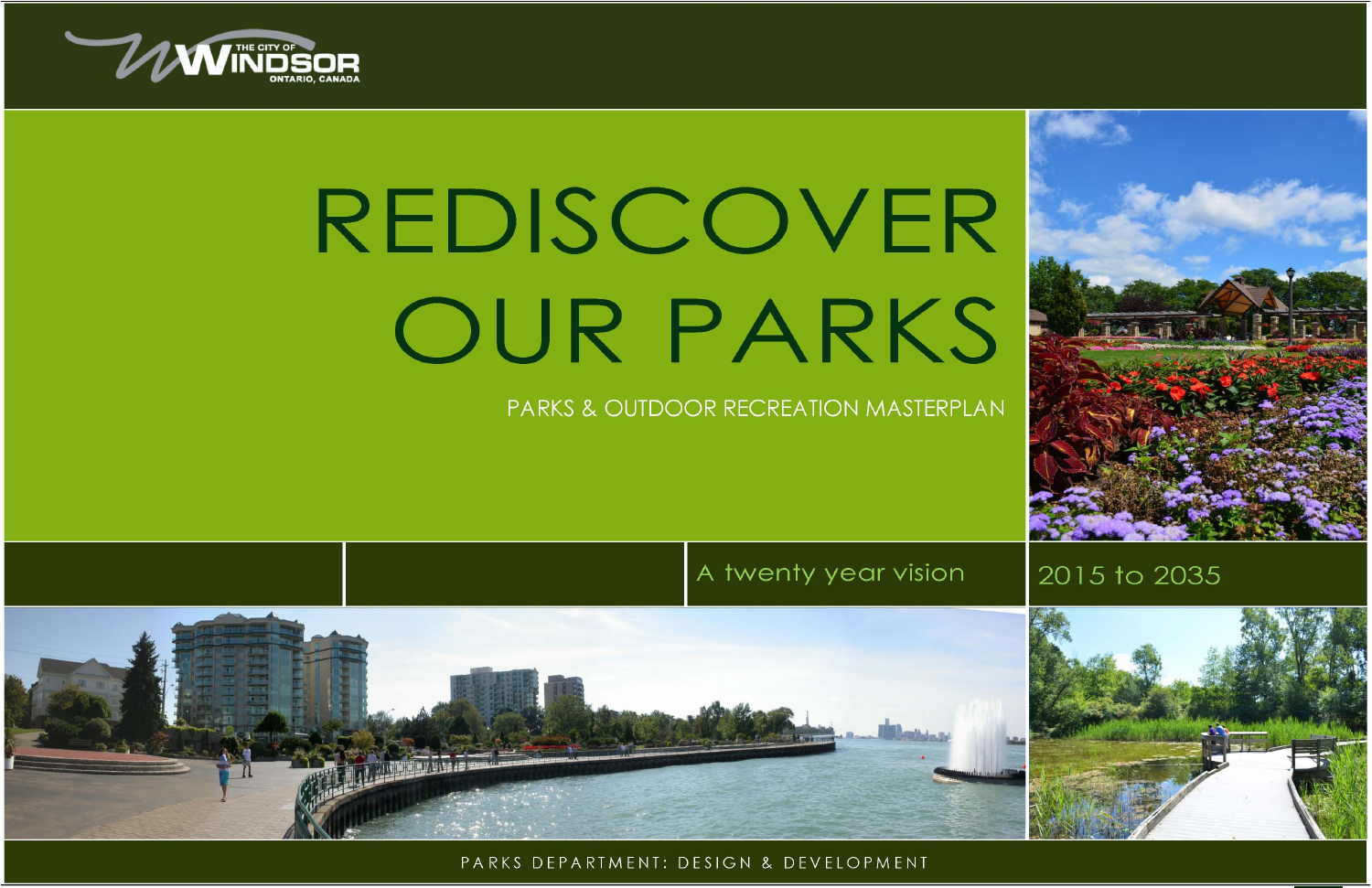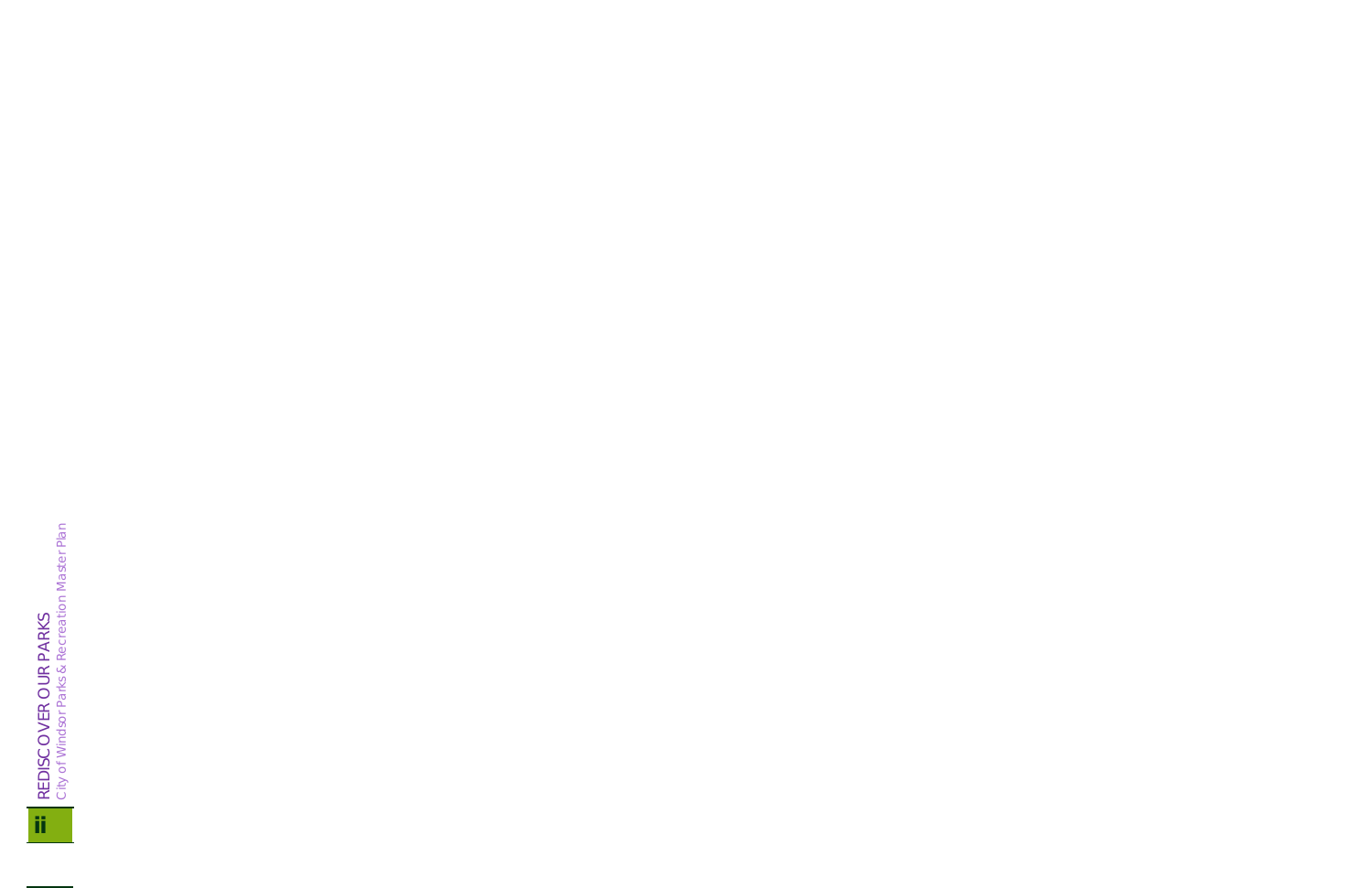City of Windsor Parks & Recreation Master Plan **REDISCOVER OUR PARKS**<br>City of Windsor Parks & Recreation Master Plan REDISCOVER OUR PARKS **iii**

## **PREFACE**

The development of a Parks Master Plan is an onerous task which includes public and administrative consultation, identifying trends, strengths and weakness and lays the foundation for the direction of the Parks, Recreation and Cultural Departments, presumably for the next 20 years.

This Parks Master Plan was prepared completely in - house over the course of the past two years and represents hundreds of hours of work, research and consultation. It is intended to be a dynamic document that has room to evolve however, it has strong focus on identifying and highlighting the current park system today, and how we continue to expand and improve and ultimately sustain the parks system in the City through the next two decades, simply Rediscover Our Parks.

The previous 1989 Parks Master Plan is referenced several times throughout this document and it is important to note that the vast majority of recommendations and goals of the previous plan have been realized and came to fruition. The acquisition of contiguous parkland and development of Windsor's riverfront parks, the acquisition and protection of the Spring Garden ANSI, the consolidation of soccer play at Ford Test Track and the amalgamation of the Little River Corridor Park network to highlight a few accomplishments.

Not unlike the 20 Year Strategic Vision the information gathered from the consultation process shaped direction by which nine Guiding Principals were established. Accessibility & Inclusivity, Communication & Partnership, Health & Wellness, Sustainability, Park Diversity, Connectivity, Safety, Efficiency and Experience are the backbone of this plan.

In the course of preparing this Master Plan several interesting factors came to light like the renewal of parks as community gathering places and their importance to entire demographics like new Canadians, the elderly and those physically challenged. The popularity of community gardening and the growing role parks play in food security and public participation. There is an overwhelming consideration for trails and connectivity over all other expectations, wants and needs from both active and passive recreation enthusiasts.

The popularity and expressed need to access botanically rich parks like the riverfront and Jackson Park was nearly surpassed by the need to access natural areas and again trail networks that connected residents to nature and ultimately to connected natural areas.

This plan also in detail defines and categorizes the type of parks in our network as a tool to provide an expectation of physical amenities, level of service and management strategies for each classification. This lends itself to the distribution of parks and parks space as it relates to population density and resident proximity throughout the City and where there is surplus, adequate or deficient parkland. With the recognition of communities deficient in parkland, previous direction of Council with respect to the disposition of surplus parkland (Council Directive CR130-2012), has been held for inclusion into this plan as it relates to recommendations for acquisition of parkland as a potential funding strategy.

The Parks Master Plan is a document which outlines and qualifies goals, objectives and recommendations and does not specifically outline budget at this point. Prior to allocating value and budget it is first necessary to advance the recommendations in principal. With the adoption of the plan it is the goal of the Parks Department to develop a Strategic Action Plan defining cost, budget and timelines. It is expected that this would be completed by June 2016.

By Phil Roberts Executive Director of Parks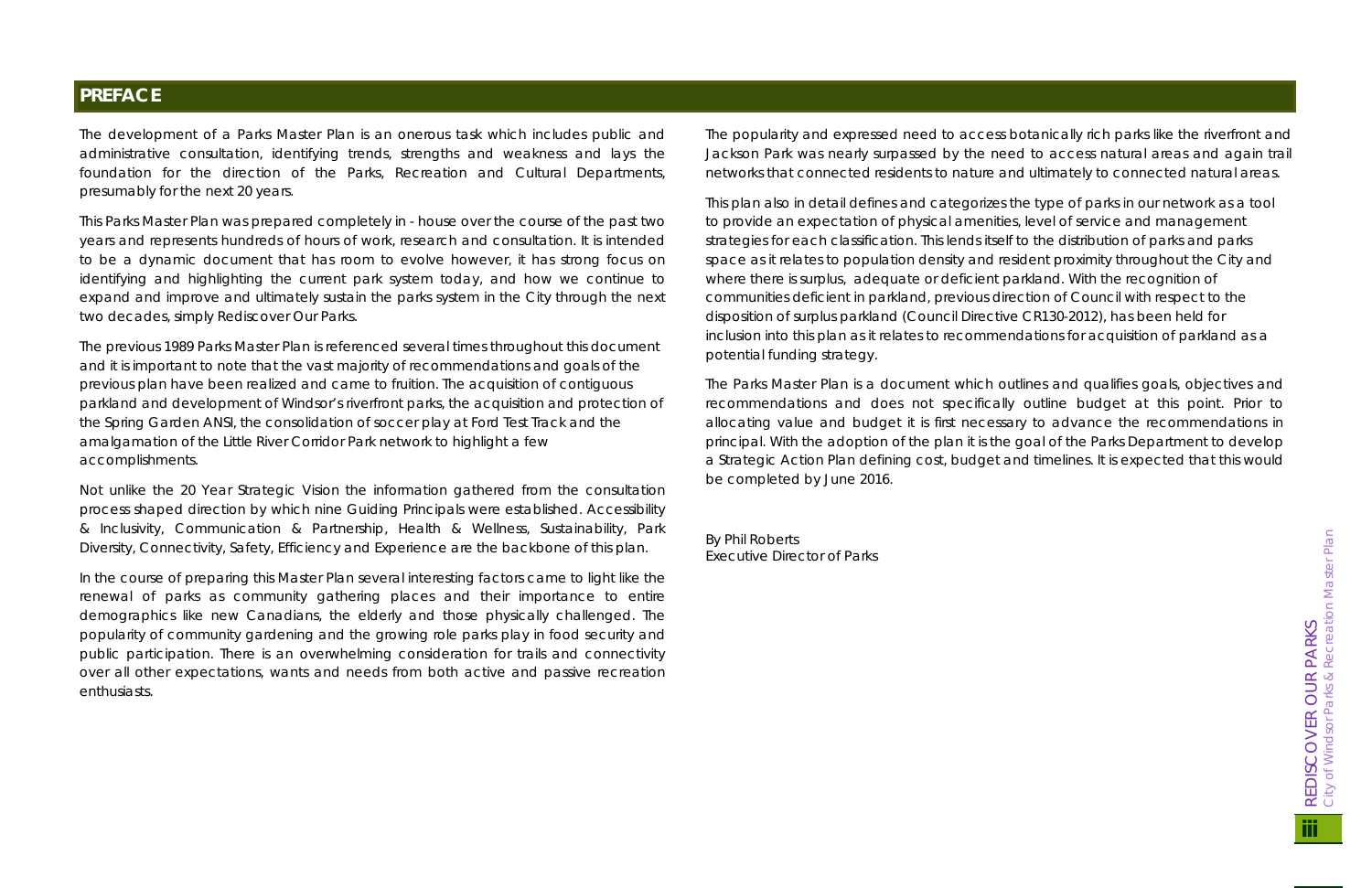

# **ACKNOWLEDGEMENTS**

This Master Plan Report has been prepared with the assistance of technical input and planning advice provided by several departments at the Corporation of the City of Windsor, Public Agencies and Organizations as well comments and ideas contributed by the citizens of Windsor.



LEAD

Stefan Fediuk

#### **FDITING**

Mike Clement Heidi Baillargeon Cathy Masterson John Mailloux

PARKS DEPARTMENT

Phil Roberts Steve Hayes Dan Jaworski Terry Fasan Betty Tilson Carrie Beaton Colleen Calagiri Paul Giroux Karen Cedars Mike Mailloux Marc Edwards Dave Tootill Wanda LeTourneau Jeff Burgess Yvan Mantha Bruce Norris Mike Murphy

# PLANNING DEPARTMENT

Neil Robertson Kevin Alexander Simona Simion Michael Cooke Christopher Aspila

#### RECREATION AND CULTURE

Helene Gauci Pam LeButte Trese MacNeil Christopher Menard Merry Ellen Scully Mosna Tam Nguyen Carolanne Smith Jan Wilson Jim Golab

ADMINISTRATION & COUNCIL SERVCIES Anna Ciacelli Valerie Critchley Mel Douglas Brittney Yeats Susan Beaulieau Helga Riedel Steve Vlachodimos COMMUNICATIONS & CUSTOMERS SERVICE Dominic Carlone Jason Moore COMMUNITY DEVELOPMENT & HEALTH Mary Ellen Bernard Stephen Lynn FINANCIAL & ASSET PLANNING Tony Ardovini Bobbi Reive Natasha Couvillon Melissa Osborne HUMAN RESOURCES Gayle Jones Karen Kadour LEGAL, REALESTATE AND RISK MANAGEMENT Dana Paladino Dana Strauss Rosemary Menna

#### OPERATIONS

Josette Eugeni Jennifer Leitzinger Karina Richters Averil Parent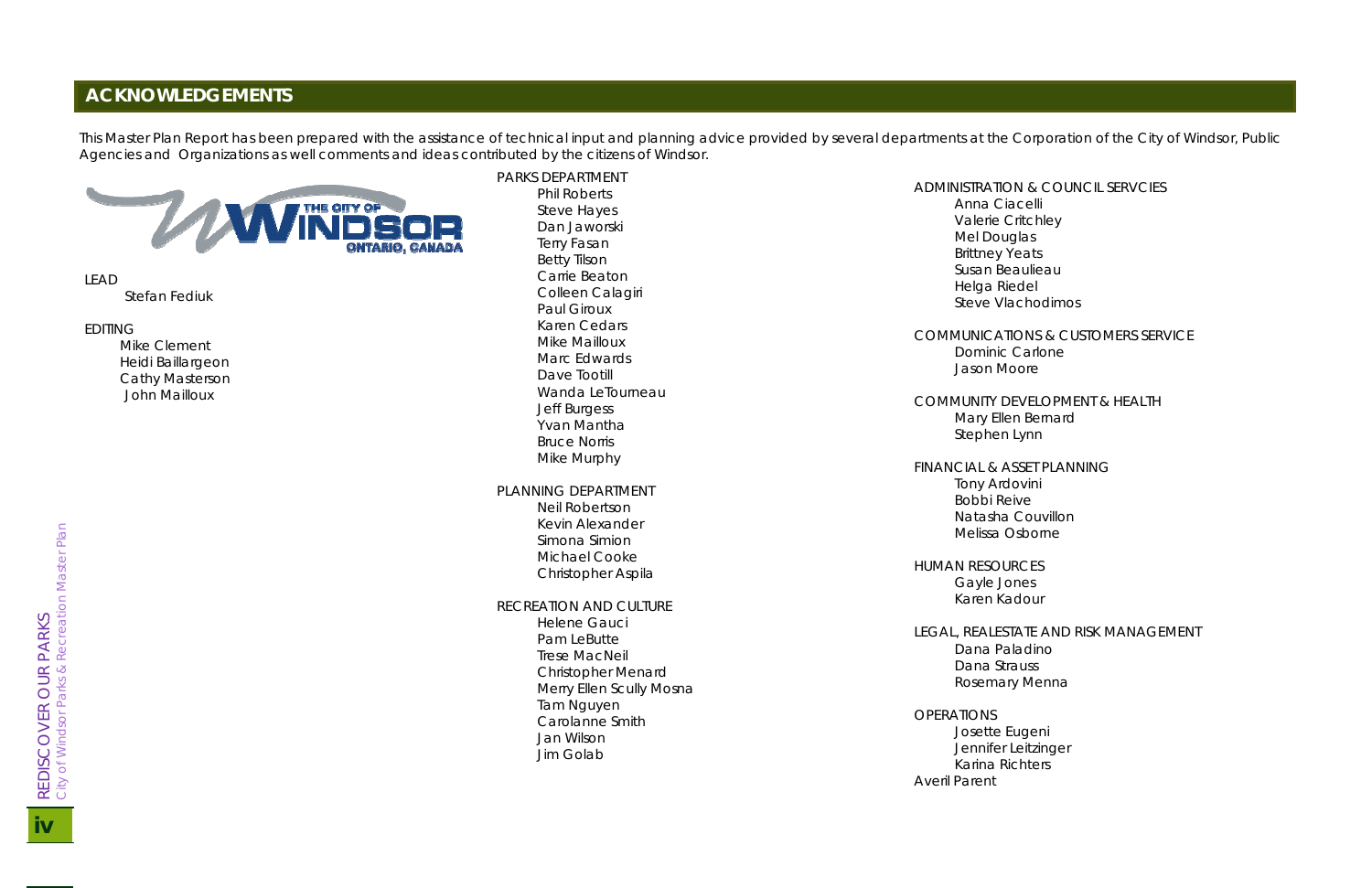City of Windsor Parks & Recreation Master Plan REDISCOVER OUR PARKS<br>City of Windsor Parks & Recreation Master Plan REDISCOVER OUR PARKS **v**

# EXTERNAL AGENCIES



Danielle Stuebing Richard Wyma Mike Nelson Kevin Monry

Conservation **Authority** 





Cindy Gignac Cathy Copot-Nepszy



Glenna Pacitti





Al Cook

Michelle Suchiu Renee Marantette



wegarden.ca

partenariat local d'immigration windsor essex

local immigration partnership

 Essex Ravens Football Windsor Essex Football Windsor Rugby Football Windsor Soccer Club Windsor Senior Recreational Soccer Windsor Ultimate Frisbee Greater Windsor Lacrosse Windsor Lawn Bowling Cavaliers Cricket Club Walker Homesites Athletics Bernie Soulliere Baseball Riverside Minor Baseball Forest Glade Baseball Windsor Athletic Association Windsor Mixed Slopitch • Bendo Blazer Hockey

Steve Green

WINDSOR ABORIGINAL & FIRST NATIONS COMMUNITY Yo Son Dah Nost Huff



Jill Cadarette

- 
- - 0
	- .



- 0
- .
- .
- 
- 0
- .
- . .
- 0
- 0
- .
- .
- .
- 
- 
- 

 Ford City Neighbourhood Renewal Our West End The Initiative – Glengarry to Marentette Downtown Windsor Community Collaborative



Windsor Wildcats Girls Fastball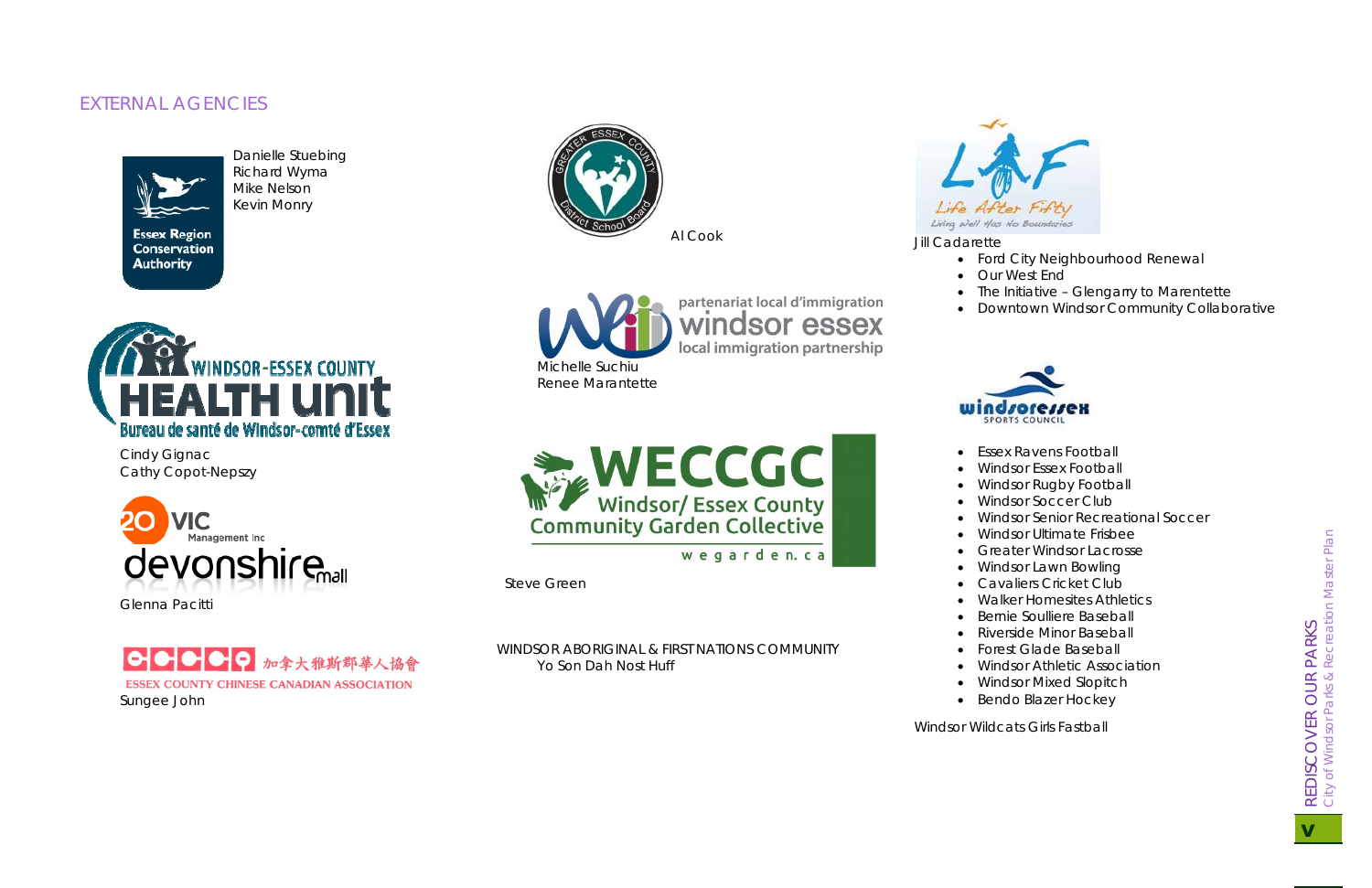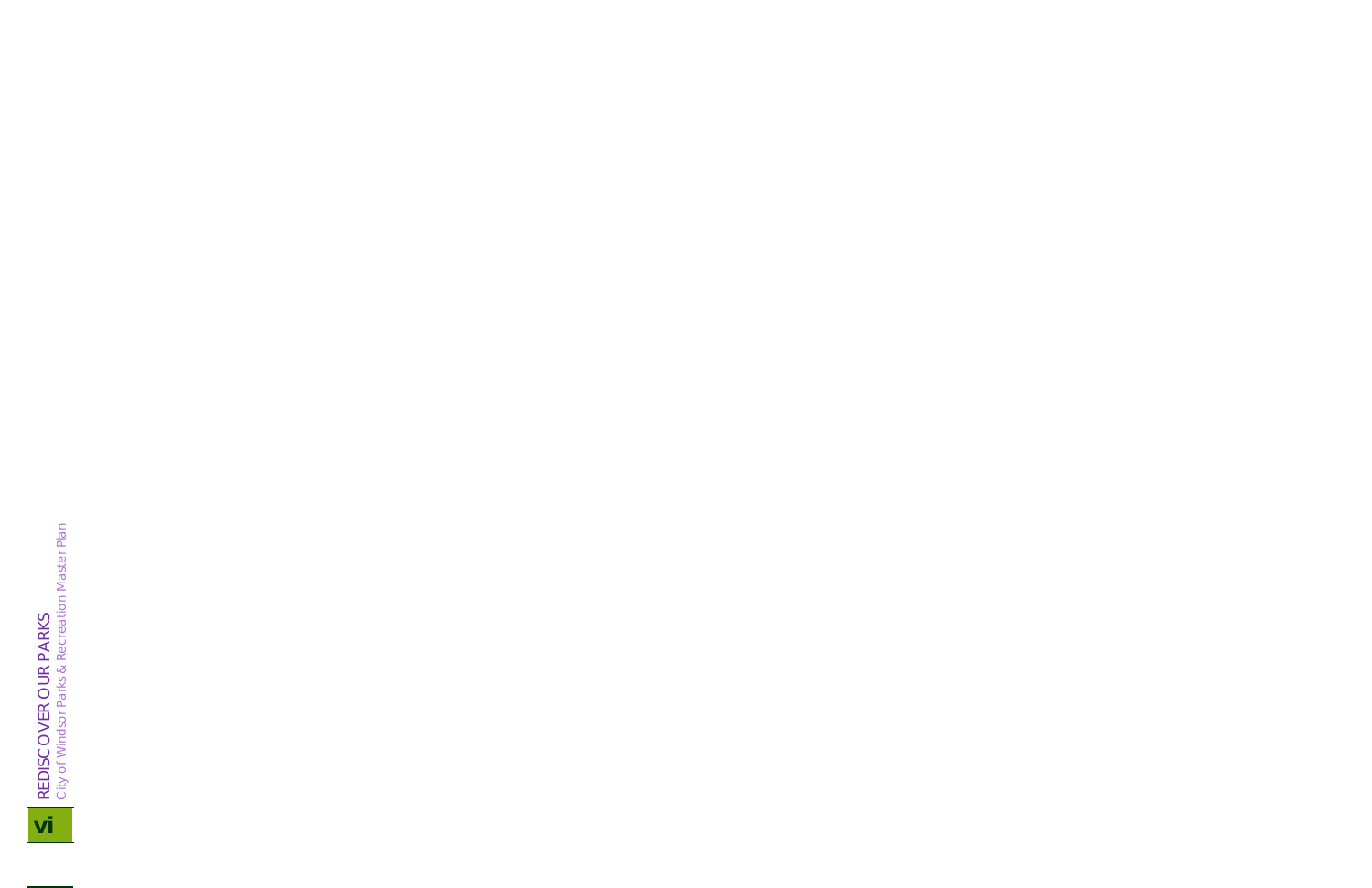# TABLE OF CONTENTS

# **INTRODUCTION**

| PARKS AND RECREATION MASTER PLAN AND OTHER CIVIC DOCUMENTS 8 |  |
|--------------------------------------------------------------|--|
|                                                              |  |
|                                                              |  |
|                                                              |  |
|                                                              |  |
|                                                              |  |
|                                                              |  |
|                                                              |  |
|                                                              |  |
|                                                              |  |

# 

| CITY OF WINDSOR CULTURE AND RECREATION MASTER PLAN (1989) 41 |  |
|--------------------------------------------------------------|--|
|                                                              |  |
|                                                              |  |
|                                                              |  |

# $\mathcal{C}$

 $\overline{.1}$ 

| NEIGHBOURING MUNICIPALITIES RECREATIONAL AMENITIES 61  |  |
|--------------------------------------------------------|--|
|                                                        |  |
|                                                        |  |
| PRIVATE AND NON-PROFIT RECREATION SERVICE PROVIDERS 62 |  |
|                                                        |  |
|                                                        |  |
|                                                        |  |
|                                                        |  |
|                                                        |  |
|                                                        |  |
|                                                        |  |
|                                                        |  |
|                                                        |  |
|                                                        |  |
|                                                        |  |
|                                                        |  |
|                                                        |  |
|                                                        |  |
|                                                        |  |
|                                                        |  |
|                                                        |  |
|                                                        |  |
|                                                        |  |
|                                                        |  |

## $\bigcap$

| NEIGHBOURING MUNICIPALITIES RECREATIONAL AMENITIES 61 |  |
|-------------------------------------------------------|--|
|                                                       |  |
|                                                       |  |
|                                                       |  |
|                                                       |  |
|                                                       |  |
|                                                       |  |
|                                                       |  |
|                                                       |  |
| 68                                                    |  |
|                                                       |  |
|                                                       |  |
|                                                       |  |
|                                                       |  |
|                                                       |  |
|                                                       |  |
|                                                       |  |
|                                                       |  |
|                                                       |  |
|                                                       |  |
|                                                       |  |
|                                                       |  |
|                                                       |  |

REDISCOVER OUR PARKS<br>City of Windsor Parks & Recreation Master Plan vii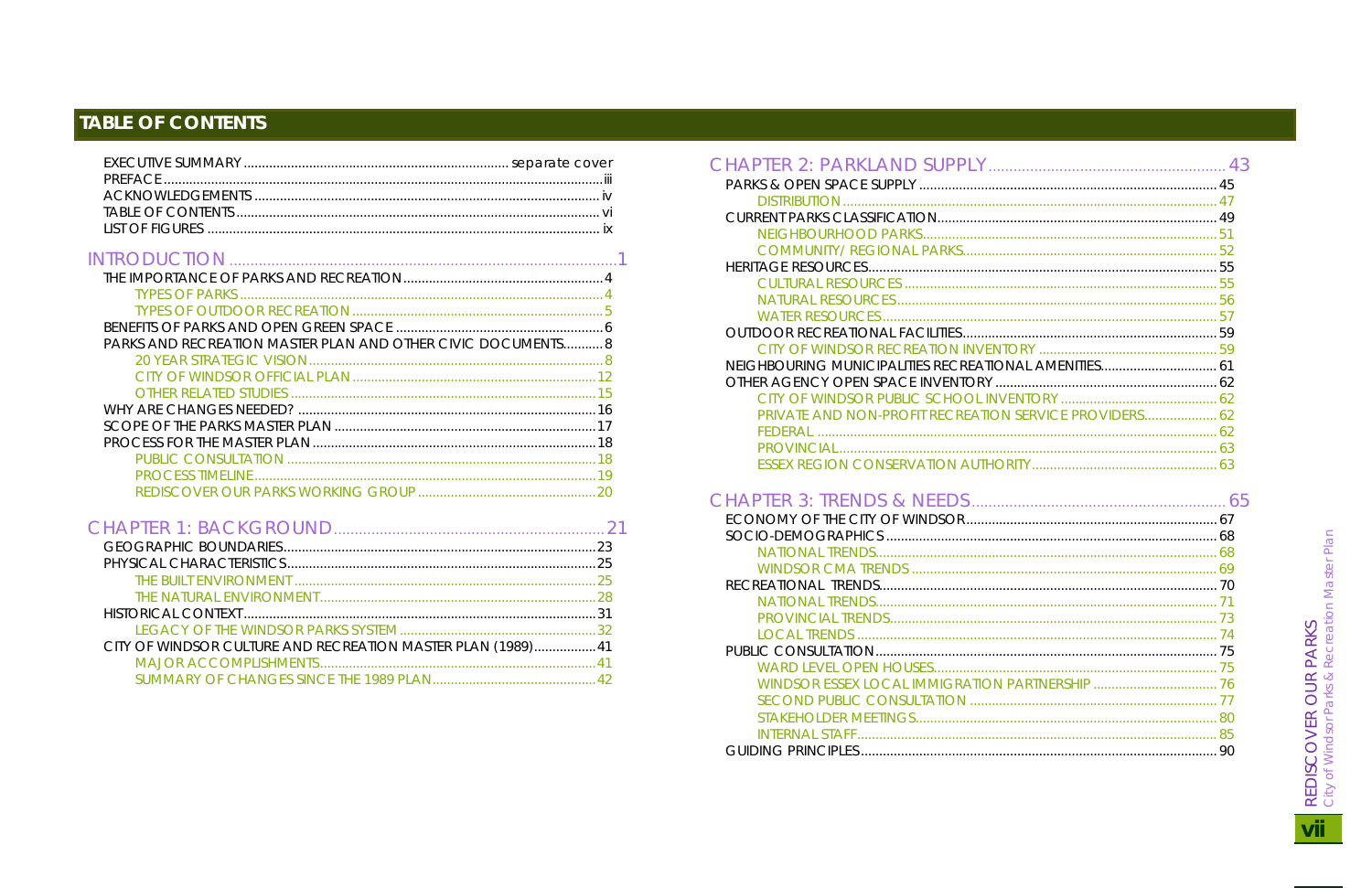| <b>GOALS</b>    |  |
|-----------------|--|
|                 |  |
| <b>CHILDREN</b> |  |
| YOUTH           |  |
| <b>SENIORS</b>  |  |
|                 |  |
|                 |  |
|                 |  |
|                 |  |
|                 |  |
|                 |  |
|                 |  |
|                 |  |
|                 |  |
|                 |  |
|                 |  |
|                 |  |
|                 |  |
|                 |  |
|                 |  |
|                 |  |
|                 |  |
|                 |  |
|                 |  |
|                 |  |
|                 |  |
|                 |  |
| CONNECTIVITY.   |  |
|                 |  |
|                 |  |
|                 |  |
|                 |  |
|                 |  |
|                 |  |
|                 |  |
|                 |  |

# CHAPTER 5: ACTION PLAN RECOMMENDATIONS.................149

#### $\mathsf{A}$

| APPENDIX 'A': CITY OF WINDSOR OFFICIAL PLAN PUBLIC OPEN SPACE      |  |
|--------------------------------------------------------------------|--|
|                                                                    |  |
|                                                                    |  |
|                                                                    |  |
|                                                                    |  |
|                                                                    |  |
|                                                                    |  |
|                                                                    |  |
|                                                                    |  |
|                                                                    |  |
|                                                                    |  |
|                                                                    |  |
| APPENDIX 'H': PARKLAND SUPPLY BY PLANNING DISTRICTS  188           |  |
|                                                                    |  |
| APPENDIX 'J': PARKS & OPEN SPACE TRENDS (SASAKI & ASSOCIATES)  192 |  |
|                                                                    |  |
| APPENDIX 'L': NEW IMMIGRANT PUBLIC CONSULTATION  197               |  |
| APPENDIX 'M': SECONDARY SURVEY PUBLIC CONSULTATION  203            |  |
| APPENDIX 'N': ORGANIZED SPORTS PUBLIC CONSULTATION  212            |  |
|                                                                    |  |
|                                                                    |  |
| APPENDIX 'Q': PARKS UNDER NEW CLASSIFICATIONS SYSTEM  219          |  |
|                                                                    |  |
|                                                                    |  |
| APPENDIX 'T': ZONING BYLAW 8600 SECTION 9 - GREEN DISTRICTS  224   |  |
|                                                                    |  |
|                                                                    |  |
|                                                                    |  |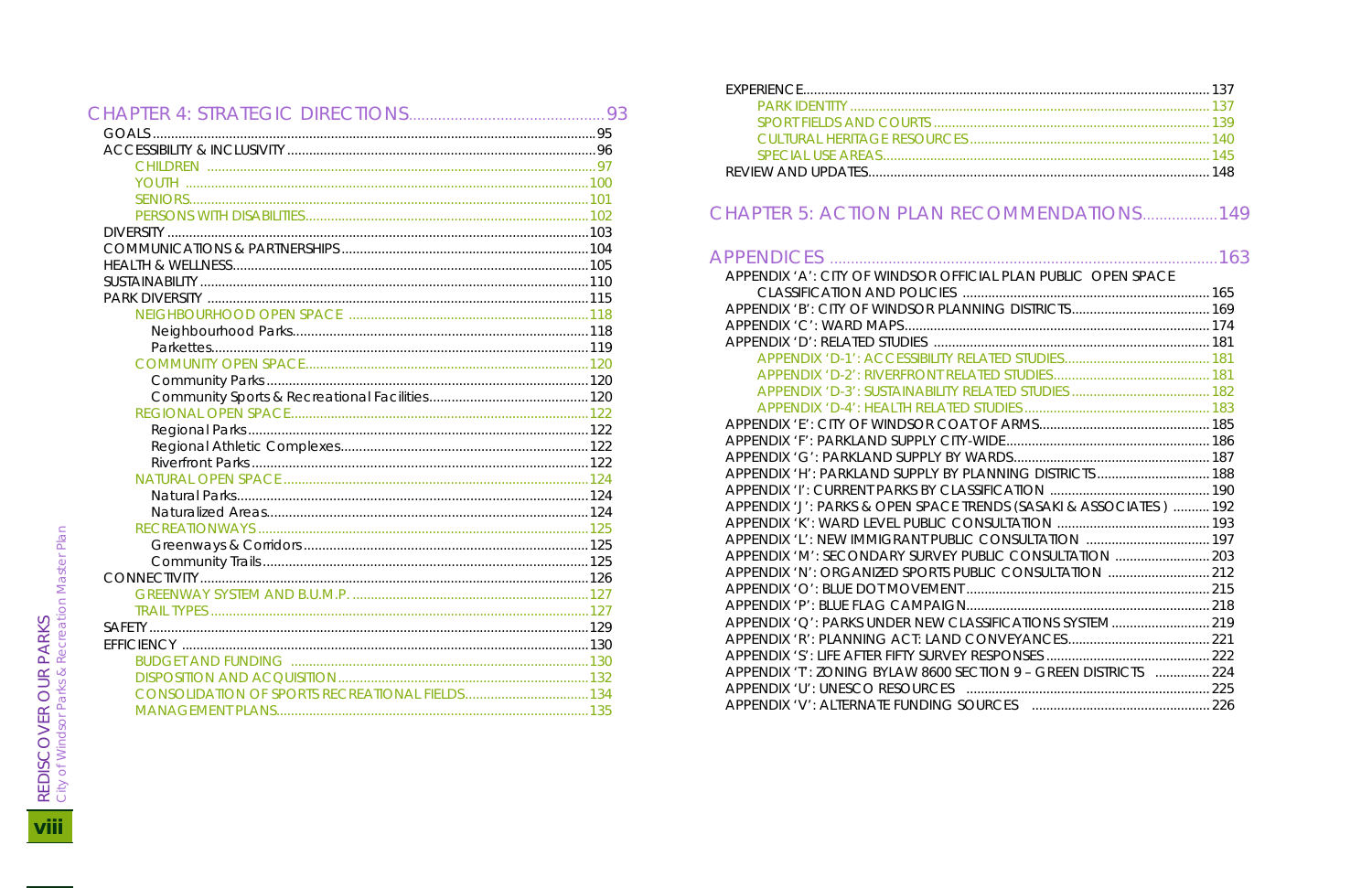

# **TABLE OF FIGURES**

#### INTRODUCTION

| Figure i-2: Charlie Borrkes Memorial Peace Fountain        |  |
|------------------------------------------------------------|--|
|                                                            |  |
|                                                            |  |
| Figure i-4: Seniors admiring the horticultural display     |  |
| in the Queen Elizabeth II Sunken Gardens at Jackson Park11 |  |
|                                                            |  |
|                                                            |  |
|                                                            |  |
|                                                            |  |

### CHAPTER 1: BACKGROUND

| Figure 1-2: Urban Structure Plan of the City's Official Plan overlaid with major |    |
|----------------------------------------------------------------------------------|----|
|                                                                                  |    |
| Figure 1-3: Ganatchio trail along Riverside Drive acts as a pedestrian           |    |
| and bicycle path and a gateway from the eastern end of the city  26              |    |
|                                                                                  |    |
|                                                                                  |    |
|                                                                                  |    |
| Figure 1-7: Physical development pattern of the City Windsor from European       |    |
|                                                                                  |    |
| Figure 1-8: Proposed layout of City of Windsor downtown circa 1900 showing       |    |
|                                                                                  | 32 |
| Figure 1-9: Map of the Border Cities circa 1923. Enhanced to illustrate the      |    |
| proposed recreation linkage of Little River and Turkey Creek along the           |    |
|                                                                                  |    |
|                                                                                  |    |
|                                                                                  |    |
|                                                                                  |    |
|                                                                                  |    |
|                                                                                  |    |
|                                                                                  |    |
|                                                                                  |    |
| Figure 1-17: Aerial Photo of Ford Test Track Park showing soccer fields 39       |    |
|                                                                                  |    |
| Figure 1-19: Bert Weeks Memorial Fountain in the Central Riverfront Lands  40    |    |
|                                                                                  |    |

#### CHAPTER 2: PARKLAND SUPPLY

Figure 2-1: Distribution of Current Parkland Su Table 2-1: Parkland Supply from 1989 to 2015. Figure 2-2: Green Space Provision and Stand Municipalities .......................................................................................................... 46 Figure 2-3: Detail of Public Greenspace in the the Canadian and World Health Organi Figure 2-4: Parkland Supply Ratio by Wards... Figure 2-5: Parkland Supply by Planning District Figure 2-6: Existing Parks Classification ............. Figure 2-7: Bert Weeks Memorial Fountain....... Figure 2-8: Windsor Sculpture Garden.............. Figure 2-9: Horticultural Display along E.C. Row Figure 2-10: Catchment area of Windsor park distance ................................................................................................................... 50 Table 2-2: Neighbourhood Parks Supply .......... Table 2-3: Community/Regional Supply by W. Figure 2-11: Parkland Supply by Planning Distri Figure 2-12: Kayaking at Peche Island ............. Figure 2-13: McKee Park ................................................................................................ 57 Figure 2-14: Sandpoint Beach ...................................................................................... 58 Figure 2-15: City of Windsor Outdoor Recreat Figure 2-16: WFCU Recreation Centre.............. Figure 2-17: Recreation supply for all Essex Co outside of Windsor ................................................................................................. 61 Figure 2-18: Ojibway Shores outlined in red al Black Oak Prairie Heritage Park................. Figure 2-19: Parkland Open Space distribution Figure 2-20: Cyclists on a trail in Devonwood

| ards in Canadian Urban                                   |    |
|----------------------------------------------------------|----|
|                                                          | 46 |
| e City of Windsor as compared to<br>ization Standards 46 |    |
|                                                          |    |
|                                                          |    |
|                                                          |    |
|                                                          |    |
|                                                          |    |
|                                                          |    |
| s at a 0.8km (1/2 mile) walking                          |    |
|                                                          |    |
|                                                          |    |
|                                                          |    |
|                                                          |    |
|                                                          |    |
|                                                          |    |
|                                                          |    |
|                                                          |    |
| <b>Dunty Municipalities</b>                              |    |
| butting                                                  |    |
|                                                          |    |
|                                                          |    |
|                                                          |    |